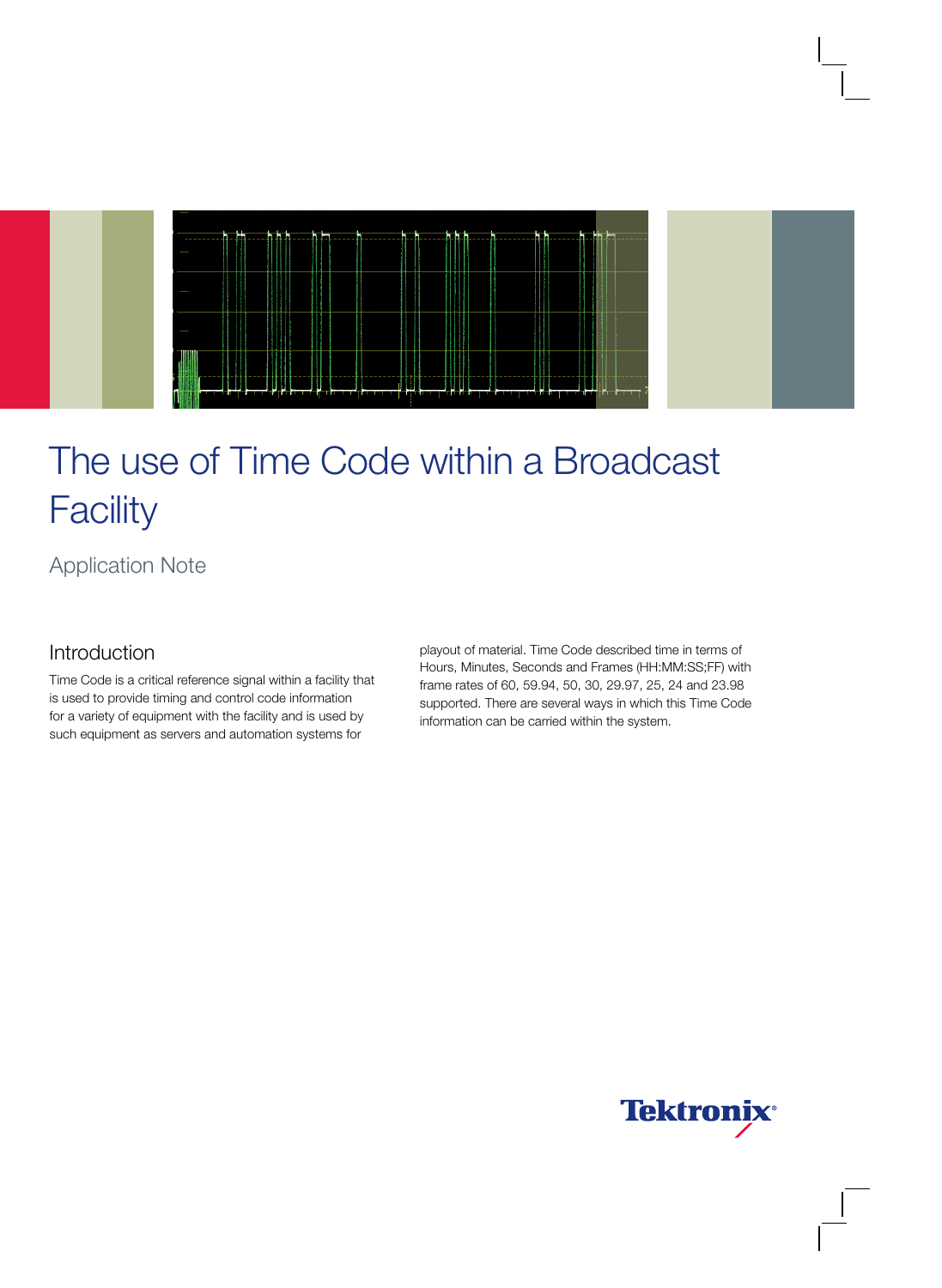When using the Tektronix SPG8000 with the GPS option as the external timing reference signal the Universal Time Code (UTC) information can be used to derive time code information and act as a Network Time Protocol (NTP) server. The user should select the Time of Day reference as the source of the time and date information from the Global Positioning System (GPS) signal. If the SPG does not have the GPS option installed or the user has configured the SPG to be in internal mode. Then the Time Setup will be in internal mode and the user can configure a user defined master time. When a video reference signal (NTSC/PAL) is applied that has Vertical Interval Time Code (VITC) present then the user can configure to use this time code signal to derive the timecode reference outputs. Alternatively the SPG8000 LTC 1 can be configured as an input and the time code information can be obtained from this signal for the various timecode outputs. When an external timecode signal from LTC or VITC input is used for the timing reference the phase reference for the video output will not be derived from these timing signals.

# Leap Second Information

A leap second is a one second adjustment that is made to compensate for the difference between UTC and the mean solar time. Typically these occasional adjustments are made on 30th June or December 31st at 23:59:60 UTC and occur worldwide at the same time with compensation made for each local time zone. In some cases this maybe an inconvenient time to make a local clock adjustment and the user can defer making the leap second adjustment on these dates for up to 24 hours. The GPS signal provides signaling information of the number of leap seconds between GPS time and UTC. There have been a total of 35 leap seconds between SMPTE Epoch (TAI) and UTC as of December 31, 2012. The GPS option is required in order to obtain the Leap Second information from the GPS signal and is updated every 20 to 30 minutes. This leap second information is then stored within the instrument and used when the instrument is rebooted or the GPS signal is missing.

## Timing Adjustments

The SPG8000 provides a number of ways to make local time adjustments to the various time code outputs. For instance a network may have different facilities located in various time zones and local facilities may wish to use their local time zone. Then within the configuration menu of the SPG a time zone offset can be applied in hours:minutes:seconds. This allows a great deal of flexibility in setting the offset time for not only the typical hour offset but parts thereof. In certain geographical regions Daylight Saving Time (DST) is used and when this is the case the time will be changed twice a year. Within the SPG8000 the user can program the adjustment of DST by adding or subtracting the specified amount from the current time and can schedule the data and time the change should be made. In addition to the Time of Day the user can use a Program Time this can be configured as a specific time and then used as a timecode source for any output. For example this could be used during the creation or mastering of content to place a specific timecode start at the beginning of the program material. Each of the timecode sources available within the SPG8000 is independently timeable and the user can add a specific timing offset to each output. This could be used by a network to produce timing offsets for the various time zones that the broadcaster operates and provide feeds with each specific time zone offset applied.

The Timecode signals have evolved over the years originally Longitudinal Time Code (LTC) was used as a method for sending timing information as a separate discrete analog signal. Further evolution of timecode embedded information within the vertical interval of a standard definition signal known as Vertical Interval Time Code (VITC). When the transition to digital occurred the time code information was embedded as ancillary data and both LTC and VITC can be carried within this data stream. The following sections describe each of the various timecode formats.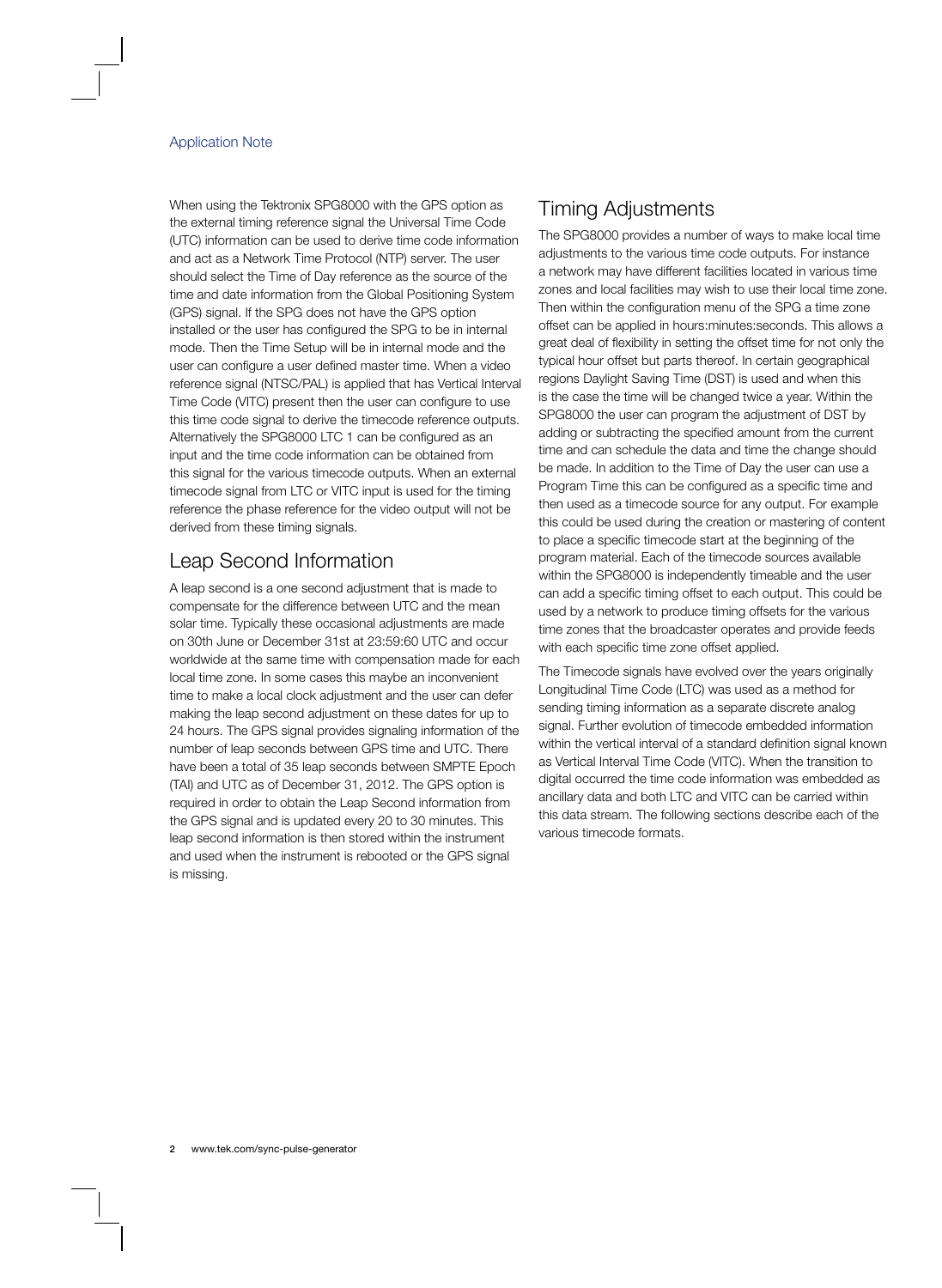

Figure 1. Linear Time Code waveform display with decode of data in status bar.

# Linear Time Code (LTC)

This is an analog low frequency signal that was originally recorded on tape or transported as a separate serial signal over a separate interface. The LTC signal can be carried on a balanced XLR audio interface or on a single ended unbalanced output of a BNC connector. One of the LTC signals produced by the SPG8000 can be connected to the rear of the waveform monitor via the 15 pin remote connector. The waveform display of the LTC signal can then be viewed on the waveform monitor to check presence and level of the signal Figure 1. The preferred amplitude is between 1-2 Volts but can have an allowable range between 0.5V to 4.5V. The waveform monitor can also be configured to decode the LTC value. Within the configuration menu of Aux/ANC Data Settings->Time Code Source menu select LTC and the time code information will decoded and shown in the status bar if present Figure 1.

The LTC codeword consists of 80 bits as shown in Table 1 for various frame rates.

There are three Binary Group Flags (BFG0,BFG1,BFG2) that depending on their bit values define what the Binary Group information can be used for. In some cases the binary groups are used for date and time zone information or page/ line multiplex with clock information. The bit values for this additional information can be found in the Aux Data Status display of the waveform monitor showing Time Code Flags, BG Flags and BG Data.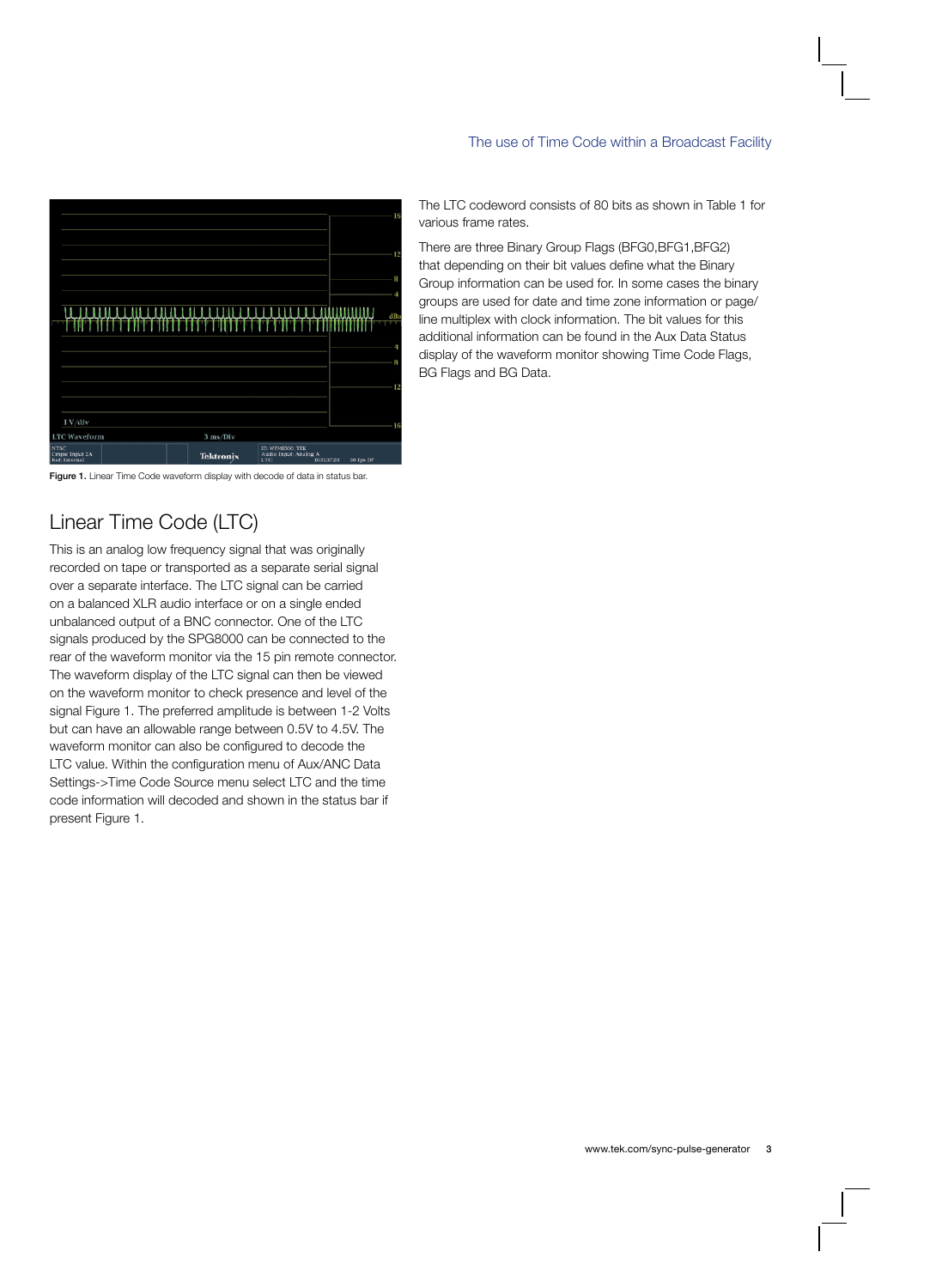| <b>Bit Value</b> | 30 Frame Bit               | 25 Frame Bit              | 24 Frame Bit               |
|------------------|----------------------------|---------------------------|----------------------------|
| $\boldsymbol{0}$ | Frame 1                    | Frame 1                   | Frame 1                    |
| $\mathbf{1}$     | Frame 2                    | Frame 2                   | Frame 2                    |
| $\sqrt{2}$       | Frame 4                    | Frame 4                   | Frame 4                    |
| $\sqrt{3}$       | Frame 8                    | Frame 8                   | Frame 8                    |
| $\overline{4}$   | Binary Group 1 LSB         | Binary Group 1 LSB        | Binary Group 1 LSB         |
| $\sqrt{5}$       | <b>Binary Group 1</b>      | <b>Binary Group 1</b>     | <b>Binary Group 1</b>      |
| $6\,$            | <b>Binary Group 1</b>      | <b>Binary Group 1</b>     | <b>Binary Group 1</b>      |
| $\boldsymbol{7}$ | Binary Group 1 MSB         | Binary Group 1 MSB        | Binary Group 1 MSB         |
| $\, 8$           | Frame 10                   | Frame 10                  | Frame 10                   |
| $9\,$            | Frame 20                   | Frame 20                  | Frame 20                   |
| 10               | Drop Frame                 | $-$ "0"                   | $-$ "0"                    |
| 11               | <b>Color Frame</b>         | <b>Color Frame</b>        | $-$ "0"                    |
| 12               | Binary Group 2 LSB         | <b>Binary Group 2 LSB</b> | Binary Group 2 LSB         |
| 13               | <b>Binary Group 2</b>      | <b>Binary Group 2</b>     | <b>Binary Group 2</b>      |
| 14               | <b>Binary Group 2</b>      | <b>Binary Group 2</b>     | <b>Binary Group 2</b>      |
| 15               | Binary Group 2 MSB         | Binary Group 2 MSB        | Binary Group 2 MSB         |
| 16               | Unit Second 1              | Unit Second 1             | Unit Second 1              |
| 17               | Unit Second 2              | Unit Second 2             | Unit Second 2              |
| 18               | Unit Second 4              | Unit Second 4             | Unit Second 4              |
| 19               | Unit Second 8              | Unit Second 8             | Unit Second 8              |
| 20               | Binary Group 3 LSB         | Binary Group 3 LSB        | Binary Group 3 LSB         |
| 21               | <b>Binary Group 3</b>      | <b>Binary Group 3</b>     | <b>Binary Group 3</b>      |
| 22               | <b>Binary Group 3</b>      | <b>Binary Group 3</b>     | <b>Binary Group 3</b>      |
| 23               | Binary Group 3 MSB         | Binary Group 3 MSB        | Binary Group 3 MSB         |
| 24               | Unit Second 10             | Unit Second 10            | Unit Second 10             |
| 25               | Unit Second 20             | Unit Second 20            | Unit Second 20             |
| 26               | Unit Second 40             | Unit Second 40            | Unit Second 40             |
| 27               | <b>Polarity Correction</b> | Binary Group Flag BGF0    | <b>Polarity Correction</b> |
| 28               | <b>Binary Group 4 LSB</b>  | Binary Group 4 LSB        | Binary Group 4 LSB         |
| 29               | Binary Group 4             | Binary Group 4            | Binary Group 4             |
| $30\,$           | <b>Binary Group 4</b>      | <b>Binary Group 4</b>     | Binary Group 4             |
| 31               | Binary Group 4 MSB         | Binary Group 4 MSB        | Binary Group 4 MSB         |
| 32               | Unit Minute 1              | Unit Minute 1             | Unit Minute 1              |
| 33               | Unit Minute 2              | Unit Minute 2             | Unit Minute 2              |
| 34               | Unit Minute 4              | Unit Minute 4             | Unit Minute 4              |
| 35               | Unit Minute 8              | Unit Minute 8             | Unit Minute 8              |
| 36               | <b>Binary Group 5 LSB</b>  | Binary Group 5 LSB        | Binary Group 5 LSB         |
| 37               | Binary Group 5             | Binary Group 5            | Binary Group 5             |
| 38               | Binary Group 5             | Binary Group 5            | Binary Group 5             |
| $39\,$           | Binary Group 5 MSB         | Binary Group 5 MSB        | Binary Group 5 MSB         |
| 40               | Unit Minute 10             | Unit Minute 10            | Unit Minute 10             |

Table 1. LTC Bit Values.

 $\overline{\phantom{a}}$ 

www.tek.com/sync-pulse-generator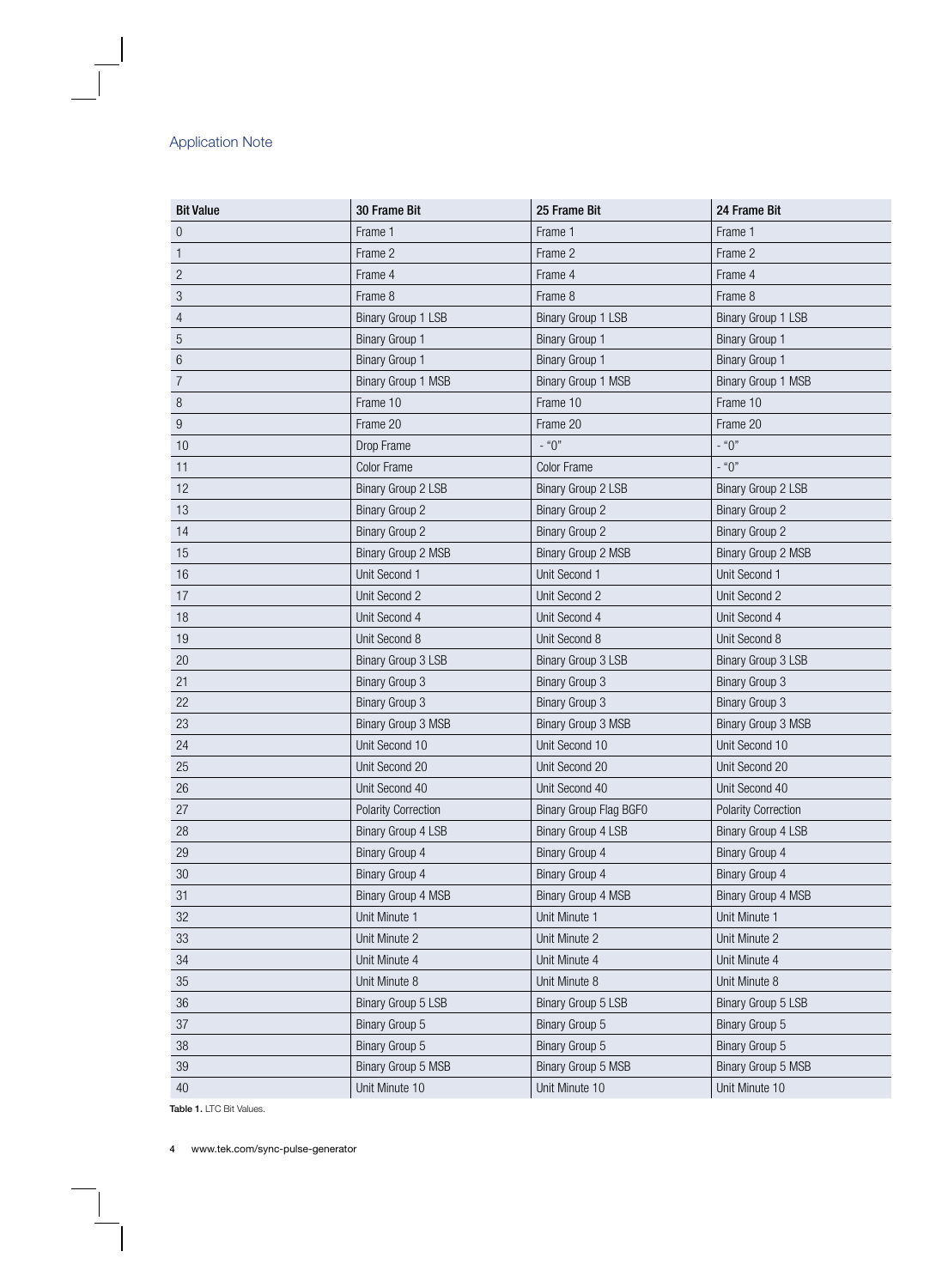| <b>Bit Value</b> | 30 Frame Bit           | 25 Frame Bit               | 24 Frame Bit              |
|------------------|------------------------|----------------------------|---------------------------|
| 41               | Unit Minute 20         | Unit Minute 20             | Unit Minute 20            |
| 42               | Unit Minute 40         | Unit Minute 40             | Unit Minute 40            |
| 43               | Binary Group Flag BGF0 | Binary Group Flag BGF2     | Binary Group Flag BGF0    |
| 44               | Binary Group 6 LSB     | Binary Group 6 LSB         | <b>Binary Group 6 LSB</b> |
| 45               | Binary Group 6         | Binary Group 6             | Binary Group 6            |
| 46               | Binary Group 6         | Binary Group 6             | Binary Group 6            |
| 47               | Binary Group 6 MSB     | Binary Group 6 MSB         | Binary Group 6 MSB        |
| 48               | Hour 1                 | Hour 1                     | Hour 1                    |
| 49               | Hour <sub>2</sub>      | Hour <sub>2</sub>          | Hour <sub>2</sub>         |
| 50               | Hour 4                 | Hour 4                     | Hour 4                    |
| 51               | Hour <sub>8</sub>      | Hour <sub>8</sub>          | Hour <sub>8</sub>         |
| 52               | Binary Group 7 LSB     | Binary Group 7 LSB         | <b>Binary Group 7 LSB</b> |
| 53               | <b>Binary Group 7</b>  | <b>Binary Group 7</b>      | <b>Binary Group 7</b>     |
| 54               | <b>Binary Group 7</b>  | Binary Group 7             | <b>Binary Group 7</b>     |
| 55               | Binary Group 7 MSB     | <b>Binary Group 7 MSB</b>  | Binary Group 7 MSB        |
| 56               | Hour 10                | Hour 10                    | Hour 10                   |
| 57               | Hour 20                | Hour 20                    | Hour 20                   |
| 58               | Binary Group Flag BGF1 | Binary Group Flag BGF1     | Binary Group Flag BGF1    |
| 59               | Binary Group Flag BGF2 | <b>Polarity Correction</b> | Binary Group Flag BGF2    |
| 60               | Binary Group 8 LSB     | Binary Group 8 LSB         | <b>Binary Group 8 LSB</b> |
| 61               | <b>Binary Group 8</b>  | <b>Binary Group 8</b>      | <b>Binary Group 8</b>     |
| 62               | <b>Binary Group 8</b>  | <b>Binary Group 8</b>      | <b>Binary Group 8</b>     |
| 63               | Binary Group 8 MSB     | Binary Group 8 MSB         | <b>Binary Group 8 MSB</b> |
| 64               | Sync Word "0"          | Sync Word "0"              | Sync Word "0"             |
| 65               | Sync Word "0"          | Sync Word "0"              | Sync Word "0"             |
| 66               | Sync Word "1"          | Sync Word "1"              | Sync Word "1"             |
| 67               | Sync Word "1"          | Sync Word "1"              | Sync Word "1"             |
| 68               | Sync Word "1"          | Sync Word "1"              | Sync Word "1"             |
| 69               | Sync Word "1"          | Sync Word "1"              | Sync Word "1"             |
| 70               | Sync Word "1"          | Sync Word "1"              | Sync Word "1"             |
| 71               | Sync Word "1"          | Sync Word "1"              | Sync Word "1"             |
| 72               | Sync Word "1"          | Sync Word "1"              | Sync Word "1"             |
| 73               | Sync Word "1"          | Sync Word "1"              | Sync Word "1"             |
| 74               | Sync Word "1"          | Sync Word "1"              | Sync Word "1"             |
| 75               | Sync Word "1"          | Sync Word "1"              | Sync Word "1"             |
| 76               | Sync Word "1"          | Sync Word "1"              | Sync Word "1"             |
| 77               | Sync Word "1"          | Sync Word "1"              | Sync Word "1"             |
| 78               | Sync Word "0"          | Sync Word "0"              | Sync Word "0"             |
| 79               | Sync Word "1"          | Sync Word "1"              | Sync Word "1"             |

Table 1. LTC Bit Values.

 $\mathbf{I}$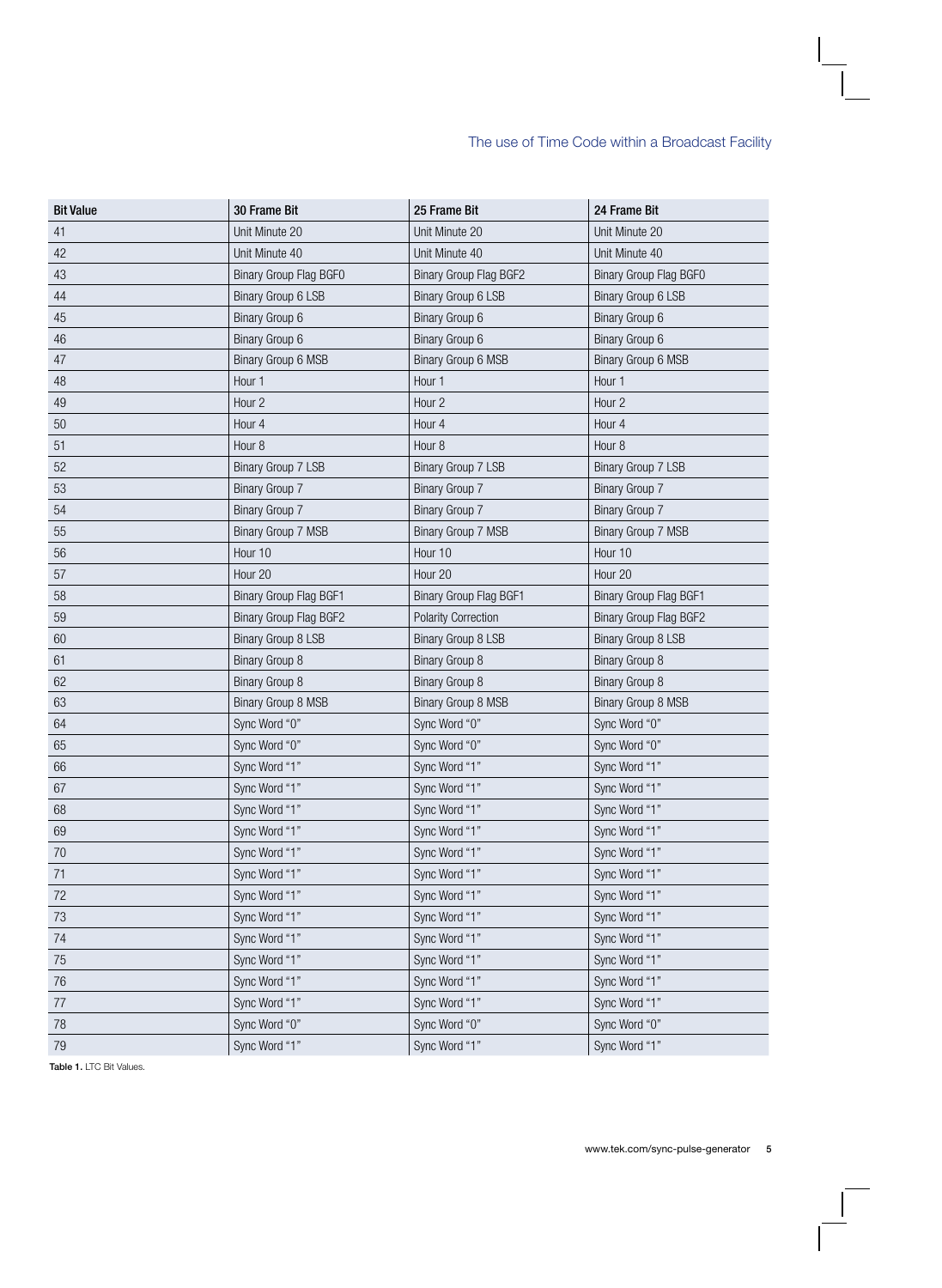



Figure 2. Vertical Interval Timecode waveform display for NTSC and PAL.

# Vertical Interval Time Code (VITC)

The Tektronix SPG8000 can configure the time code information to be added to the analog blanking interval of a 525 or 625 signal and is referred to a Vertical Interval Time Code (VITC). Additionally this analog signal may be digitized within the SD-SDI signal and it is typically referred to as D-VITC. The number of bits used to carry the time code information in VITC code words is slightly longer than that used for LTC with a total of 90 bits used. An additional two bits are used for synchronization code words ("1,0") followed by the eight data bits. This VITC signal produces eight 10 bit groups that contain the time code information plus an additional ninth group that provides a Cyclic Redundancy Code (CRC) word. Figure 2 shows a line select waveform view of one of the VITC signals. Using the waveform display you can measure the amplitude and timing of the VITC signal. Typically the amplitude of the signal should be 70-90IRE for 525 and 500-600mv for 625 with timing starting at 10µS for 525 and 11.2µS for 625 from negative sync. Typically the VITC lines are inserted between line 10-20 of a 525 system with

preferred location of line 14 (277) or optionally on line 16 (279). For legacy equipment it is necessary to provide the VITC on two consecutive lines (14 & 16). In the case of 625 systems the VITC can be placed between line 6 (319) and line 22(335). The preferred lines are 19(332) and 21 (334). The waveform monitor allows the user to select the lines they wish the VITC information to be decoded from and the status bar will show the decoded time code value Figure 2. The preferred lines for each standard are used as the default values for VITC decoding.

Within the SPG8000 analog black burst reference (NTSC/PAL) outputs a VITC signal can be added onto the preferred lines numbers (default) or the user can select specific line numbers. The timecode time of day information can be derived from the GPS signal (Option GPS) and a timing offset can be applied if necessary to account for different time zones. Alternatively the user can set up their own Program Time from which to start the timecode value. This can be used to insert a specific timecode value onto program material that needs to have a specific timecode start such as 01:00:00:00.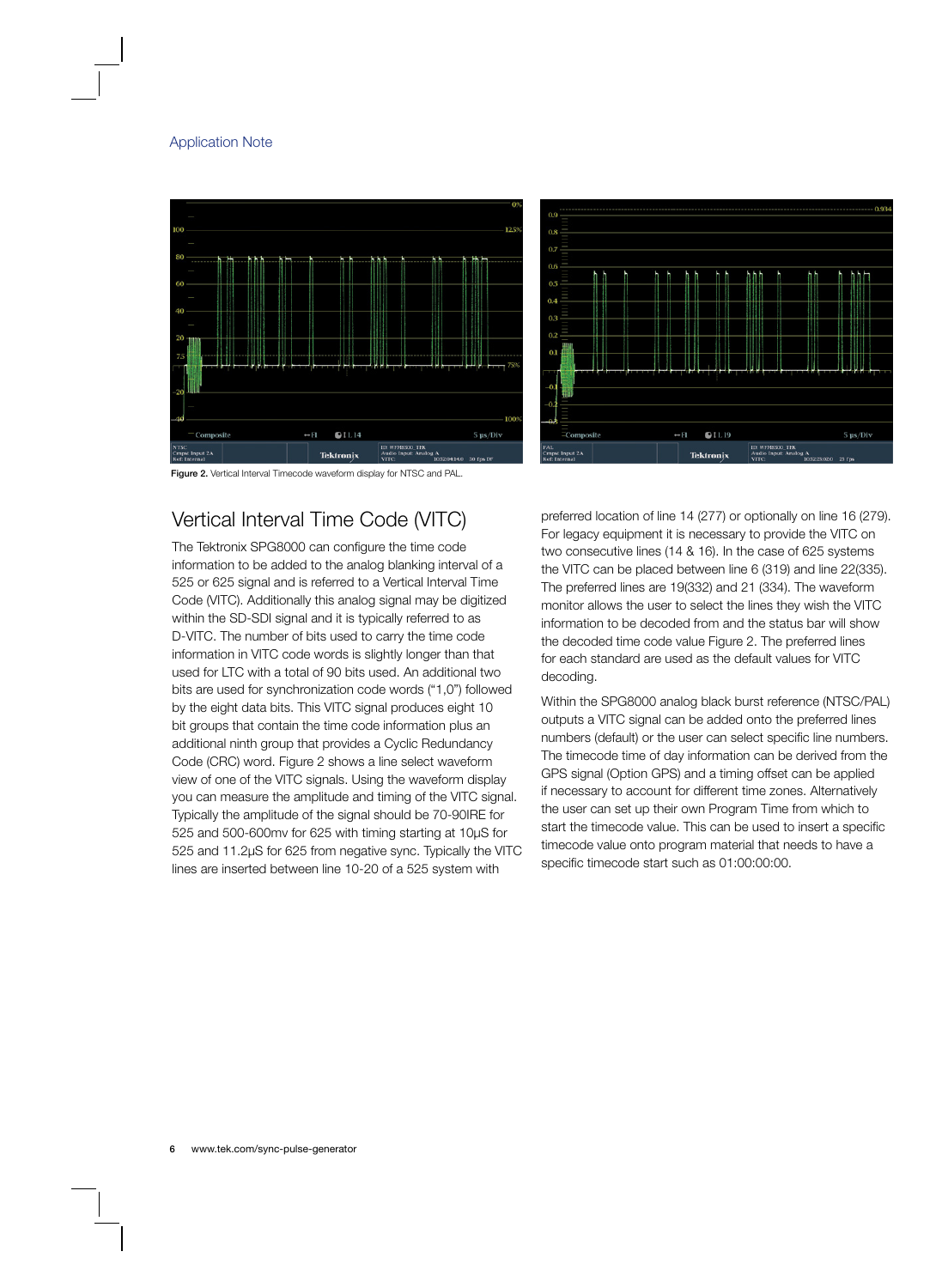| <b>Bit Value</b> | 30 Frame Bit              | 25 Frame Bit              | 24 Frame Bit              |
|------------------|---------------------------|---------------------------|---------------------------|
| $\,0\,$          | "1" Sync Bit              | "1" Sync Bit              | "1" Sync Bit              |
| $\overline{1}$   | "O" Sync Bit              | "O" Sync Bit              | "O" Sync Bit              |
| $\overline{c}$   | Frame 1                   | Frame 1                   | Frame 1                   |
| $\sqrt{3}$       | Frame 2                   | Frame 2                   | Frame 2                   |
| $\overline{4}$   | Frame 4                   | Frame 4                   | Frame 4                   |
| $\overline{5}$   | Frame 8                   | Frame 8                   | Frame 8                   |
| $\overline{6}$   | Binary Group 1 LSB        | Binary Group 1 LSB        | Binary Group 1 LSB        |
| $\overline{7}$   | <b>Binary Group 1</b>     | <b>Binary Group 1</b>     | <b>Binary Group 1</b>     |
| 8                | <b>Binary Group 1</b>     | <b>Binary Group 1</b>     | <b>Binary Group 1</b>     |
| 9                | Binary Group 1 MSB        | Binary Group 1 MSB        | Binary Group 1 MSB        |
| 10               | "1" Sync Bit              | "1" Sync Bit              | "1" Sync Bit              |
| 11               | "O" Sync Bit              | "O" Sync Bit              | "O" Sync Bit              |
| 12               | Frame 10                  | Frame 10                  | Frame 10                  |
| 13               | Frame 20                  | Frame 20                  | Frame 20                  |
| 14               | Drop Frame                | $-$ "0"                   | $-$ "0"                   |
| 15               | <b>Color Frame</b>        | <b>Color Frame</b>        | $-$ "0"                   |
| 16               | <b>Binary Group 2 LSB</b> | Binary Group 2 LSB        | Binary Group 2 LSB        |
| 17               | <b>Binary Group 2</b>     | <b>Binary Group 2</b>     | <b>Binary Group 2</b>     |
| 18               | <b>Binary Group 2</b>     | <b>Binary Group 2</b>     | <b>Binary Group 2</b>     |
| 19               | Binary Group 2 MSB        | Binary Group 2 MSB        | Binary Group 2 MSB        |
| 20               | "1" Sync Bit              | "1" Sync Bit              | "1" Sync Bit              |
| 21               | "O" Sync Bit              | "O" Sync Bit              | "O" Sync Bit              |
| 22               | Unit Second 1             | Unit Second 1             | Unit Second 1             |
| 23               | Unit Second 2             | Unit Second 2             | Unit Second 2             |
| 24               | Unit Second 4             | Unit Second 4             | Unit Second 4             |
| 25               | Unit Second 8             | Unit Second 8             | Unit Second 8             |
| 26               | Binary Group 3 LSB        | Binary Group 3 LSB        | <b>Binary Group 3 LSB</b> |
| 27               | <b>Binary Group 3</b>     | <b>Binary Group 3</b>     | <b>Binary Group 3</b>     |
| 28               | <b>Binary Group 3</b>     | <b>Binary Group 3</b>     | <b>Binary Group 3</b>     |
| 29               | <b>Binary Group 3 MSB</b> | <b>Binary Group 3 MSB</b> | Binary Group 3 MSB        |
| 30               | "1" Sync Bit              | "1" Sync Bit              | "1" Sync Bit              |
| 31               | "O" Sync Bit              | "O" Sync Bit              | "0" Sync Bit              |
| 32               | Unit Second 10            | Unit Second 10            | Unit Second 10            |
| 33               | Unit Second 20            | Unit Second 20            | Unit Second 20            |
| 34               | Unit Second 40            | Unit Second 40            | Unit Second 40            |
| 35               | Field Identification Flag | Binary Group Flag BGF0    | Field Identification Flag |
| 36               | Binary Group 4 LSB        | <b>Binary Group 4 LSB</b> | Binary Group 4 LSB        |
| 37               | Binary Group 4            | Binary Group 4            | Binary Group 4            |
| 38               | Binary Group 4            | <b>Binary Group 4</b>     | Binary Group 4            |
| 39               | <b>Binary Group 4 MSB</b> | Binary Group 4 MSB        | Binary Group 4 MSB        |
| 40               | "1" Sync Bit              | "1" Sync Bit              | "1" Sync Bit              |
| 41               | "O" Sync Bit              | "O" Sync Bit              | "O" Sync Bit              |
| 42               | Unit Minute 1             | Unit Minute 1             | Unit Minute 1             |
| 43               | Unit Minute 2             | Unit Minute 2             | Unit Minute 2             |
| 44               | Unit Minute 4             | Unit Minute 4             | Unit Minute 4             |
| 45               | Unit Minute 8             | Unit Minute 8             | Unit Minute 8             |
| 46               | Binary Group 5 LSB        | Binary Group 5 LSB        | Binary Group 5 LSB        |
|                  |                           |                           |                           |

Table 2. VITC Bit Values.

 $\mathbf{I}$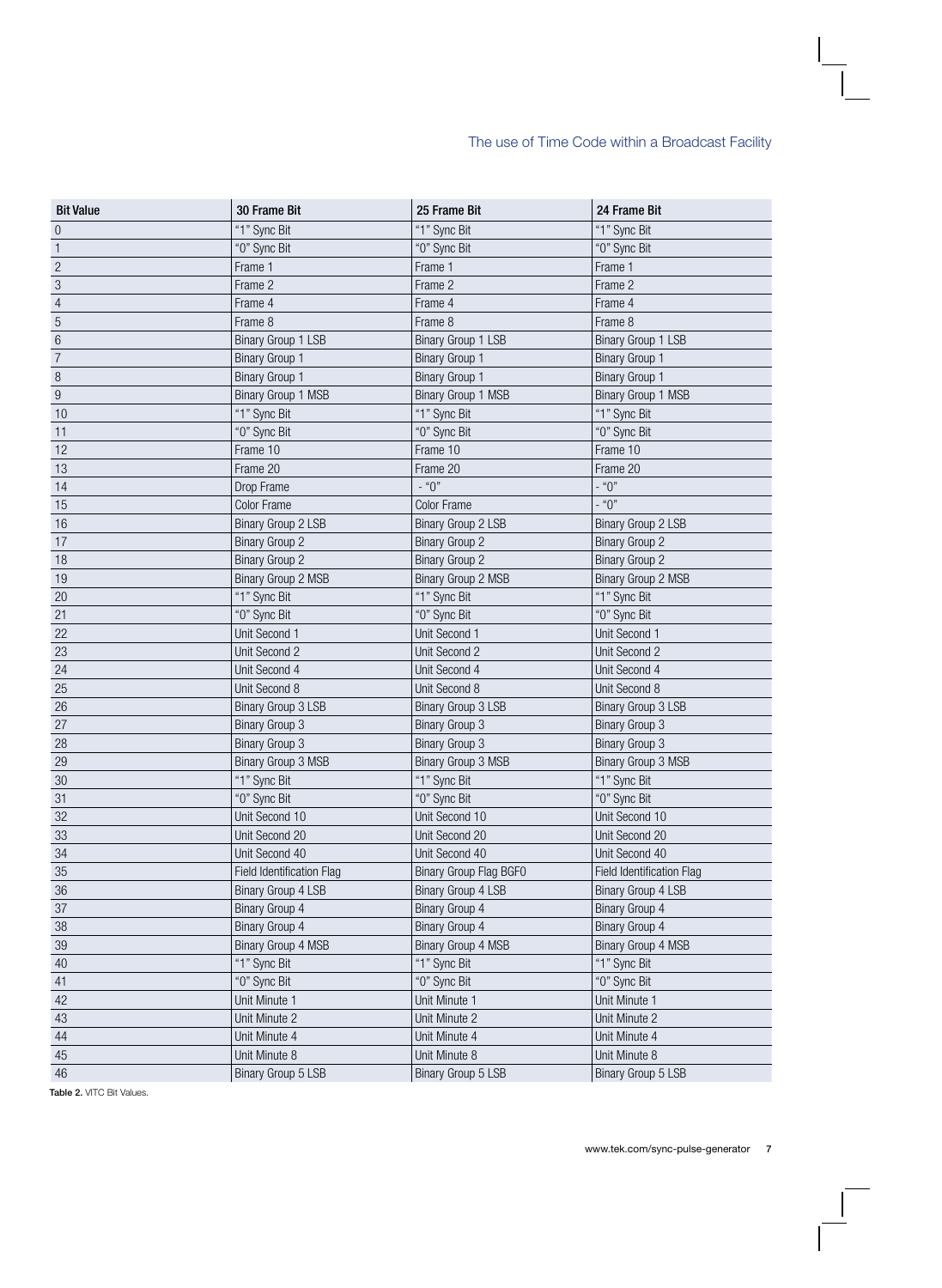| <b>Bit Value</b> | 30 Frame Bit                  | 25 Frame Bit              | 24 Frame Bit                  |
|------------------|-------------------------------|---------------------------|-------------------------------|
| 47               | Binary Group 5                | Binary Group 5            | Binary Group 5                |
| 48               | Binary Group 5                | Binary Group 5            | Binary Group 5                |
| 49               | Binary Group 5 MSB            | Binary Group 5 MSB        | Binary Group 5 MSB            |
| 50               | "1" Sync Bit                  | "1" Sync Bit              | "1" Sync Bit                  |
| 51               | "O" Sync Bit                  | "0" Sync Bit              | "O" Sync Bit                  |
| 52               | Unit Minute 10                | Unit Minute 10            | Unit Minute 10                |
| 53               | Unit Minute 20                | Unit Minute 20            | Unit Minute 20                |
| 54               | Unit Minute 40                | Unit Minute 40            | Unit Minute 40                |
| 55               | Binary Group Flag BGF0        | Binary Group Flag BGF2    | Binary Group Flag BGF0        |
| 56               | <b>Binary Group 6 LSB</b>     | Binary Group 6 LSB        | Binary Group 6 LSB            |
| 57               | Binary Group 6                | Binary Group 6            | Binary Group 6                |
| 58               | Binary Group 6                | Binary Group 6            | Binary Group 6                |
| 59               | Binary Group 6 MSB            | Binary Group 6 MSB        | Binary Group 6 MSB            |
| 60               | "1" Sync Bit                  | "1" Sync Bit              | "1" Sync Bit                  |
| 61               | "O" Sync Bit                  | "0" Sync Bit              | "O" Sync Bit                  |
| 62               | Hour 1                        | Hour 1                    | Hour 1                        |
| 63               | Hour 2                        | Hour <sub>2</sub>         | Hour <sub>2</sub>             |
| 64               | Hour 4                        | Hour 4                    | Hour 4                        |
| 65               | Hour <sub>8</sub>             | Hour <sub>8</sub>         | Hour <sub>8</sub>             |
| 66               | Binary Group 7 LSB            | <b>Binary Group 7 LSB</b> | Binary Group 7 LSB            |
| 67               | <b>Binary Group 7</b>         | Binary Group 7            | <b>Binary Group 7</b>         |
| 68               | <b>Binary Group 7</b>         | Binary Group 7            | <b>Binary Group 7</b>         |
| 69               | Binary Group 7 MSB            | Binary Group 7 MSB        | Binary Group 7 MSB            |
| 70               | "1" Sync Bit                  | "1" Sync Bit              | "1" Sync Bit                  |
| 71               | "O" Sync Bit                  | "0" Sync Bit              | "O" Sync Bit                  |
| 72               | Hour 10                       | Hour 10                   | Hour 10                       |
| 73               | Hour 20                       | Hour 20                   | Hour 20                       |
| 74               | <b>Binary Group Flag BGF1</b> | Binary Group Flag BGF1    | <b>Binary Group Flag BGF1</b> |
| 75               | Binary Group Flag BGF2        | Field Identification Flag | Binary Group Flag BGF2        |
| 76               | Binary Group 8 LSB            | Binary Group 8 LSB        | Binary Group 8 LSB            |
| 77               | <b>Binary Group 8</b>         | Binary Group 8            | Binary Group 8                |
| 78               | <b>Binary Group 8</b>         | Binary Group 8            | <b>Binary Group 8</b>         |
| 79               | Binary Group 8 MSB            | Binary Group 8 MSB        | Binary Group 8 MSB            |
| 80               | "1" Sync Bit                  | "1" Sync Bit              | "1" Sync Bit                  |
| 81               | "O" Sync Bit                  | "0" Sync Bit              | "0" Sync Bit                  |
| 82               | CRC X <sup>8</sup>            | CRC X <sup>8</sup>        | CRC X <sup>8</sup>            |
| 83               | CRC X <sup>7</sup>            | CRC X <sup>7</sup>        | CRC X <sup>7</sup>            |
| 84               | CRC X <sup>6</sup>            | CRC X <sup>6</sup>        | CRC X <sup>6</sup>            |
| 85               | CRC X <sup>5</sup>            | CRC $X^5$                 | CRC X <sup>5</sup>            |
| 86               | CRC X <sup>4</sup>            | CRC X <sup>4</sup>        | CRC X <sup>4</sup>            |
| 87               | CRC X <sup>3</sup>            | CRC X <sup>3</sup>        | CRC X <sup>3</sup>            |
| 88               | CRC X <sup>2</sup>            | CRC X <sup>2</sup>        | CRC X <sup>2</sup>            |
| 89               | CRC X <sup>1</sup>            | CRC X <sup>1</sup>        | CRC X <sup>1</sup>            |

Table 2. VITC Bit Values.

 $\begin{array}{c} \hline \end{array}$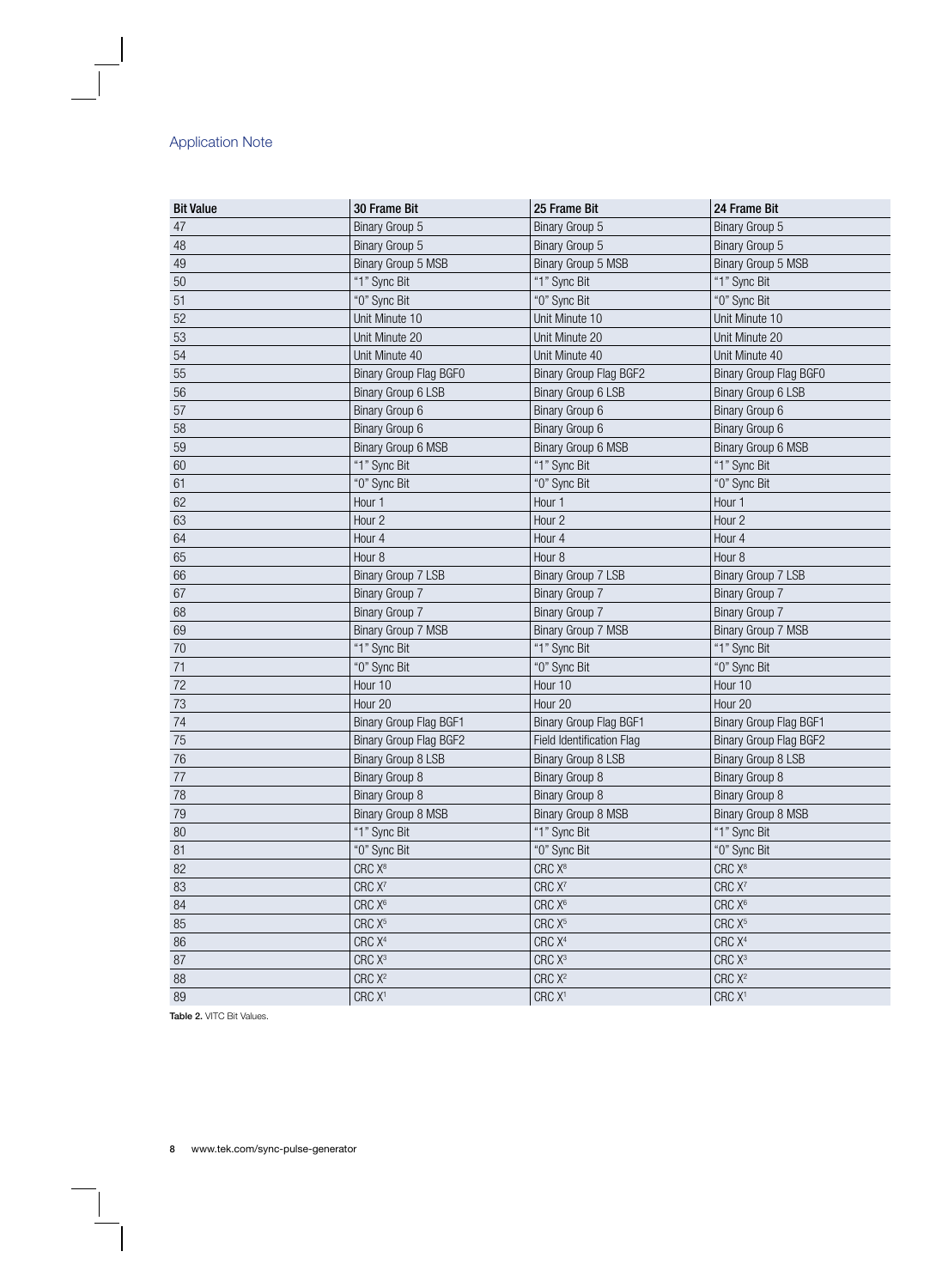|            |             |      |                                                      | User Data Words (UDW)        |                |                |                |                |                |                |                |                |                |                |                |                |                |                |                |
|------------|-------------|------|------------------------------------------------------|------------------------------|----------------|----------------|----------------|----------------|----------------|----------------|----------------|----------------|----------------|----------------|----------------|----------------|----------------|----------------|----------------|
| <b>DID</b> | <b>SDID</b> | DC.  |                                                      | $\overline{2}$               | 3              | 4              | 5              | 6              | $\overline{7}$ | 8              | 9              | 10             | 11             | 12             | 13             | 14             | 15             | 16             | $\sf{B}$       |
| 260h       | 260h        | 110h | B <sub>8</sub>                                       | B <sub>8</sub>               | B <sub>8</sub> | B <sub>8</sub> | B <sub>8</sub> | B <sub>8</sub> | B <sub>8</sub> | B <sub>8</sub> | B <sub>8</sub> | B <sub>8</sub> | B <sub>8</sub> | B <sub>8</sub> | B <sub>8</sub> | B <sub>8</sub> | B <sub>8</sub> | B <sub>8</sub> | B <sub>9</sub> |
|            |             |      |                                                      | B <sub>8</sub><br>Parity Bit |                |                |                |                |                |                |                |                |                |                |                |                |                |                |                |
|            |             |      | B7                                                   |                              |                |                |                |                |                |                |                |                |                |                |                |                |                |                |                |
|            |             |      | B <sub>6</sub><br>Time Code Data See Table 4         |                              |                |                |                |                |                |                |                |                |                |                |                |                |                |                |                |
|            |             |      |                                                      |                              |                |                |                |                |                |                |                |                |                |                |                |                |                |                | B <sub>5</sub> |
|            |             |      |                                                      |                              |                |                |                |                |                |                |                |                |                |                |                |                |                |                | <b>B4</b>      |
|            |             |      | B <sub>3</sub><br>Bit $3 + DBB 2$<br>Bit $3 = DBB$ 1 |                              |                |                |                |                |                |                |                |                |                |                |                |                |                |                |                |
|            |             |      | $\overline{0}$                                       | $\Omega$                     | $\Omega$       | $\Omega$       | $\Omega$       | $\Omega$       | $\Omega$       | $\Omega$       | $\Omega$       | $\Omega$       | $\theta$       | $\Omega$       | $\Omega$       | $\Omega$       | $\Omega$       | $\overline{0}$ | B <sub>2</sub> |
|            |             |      | $\overline{0}$                                       | $\Omega$                     | $\overline{0}$ | $\Omega$       | $\Omega$       | $\Omega$       | $\Omega$       | $\Omega$       | $\Omega$       | $\Omega$       | $\Omega$       | $\Omega$       | $\Omega$       | $\Omega$       | $\Omega$       | $\overline{0}$ | B <sub>1</sub> |
|            |             |      | $\overline{0}$                                       | $\overline{0}$               | $\overline{0}$ | $\Omega$       | $\Omega$       | $\theta$       | $\theta$       | $\overline{0}$ | $\overline{0}$ | $\overline{0}$ | $\overline{0}$ | $\Omega$       | $\Omega$       | $\Omega$       | $\theta$       | $\overline{0}$ | B <sub>0</sub> |

Table 3. Time Code Ancillary packet format.

# Ancillary Time Code

For SDI formats both the LTC and VITC time code information can be embedded as ancillary data packet as defined in SMPTE 12-2 (Transmission of Time Code in the Ancillary Data Space). The data conforms to SMPTE 291 (Ancillary Data Packet and Space Formatting) with ancillary data flag (ADF) 000h, 3FFh, ,3FFh followed by a Data Identification Data (DID)

of 60h and a Secondary Data Identification Data (SDID) of 60h. The Data Count 10h indicates that there are 16 User Data Words (UDW) used for time code and the final packet of the ancillary data is a checksum value. The data structure of the ANC time code is shown in Table 3 and the time code data is shown in Table 4.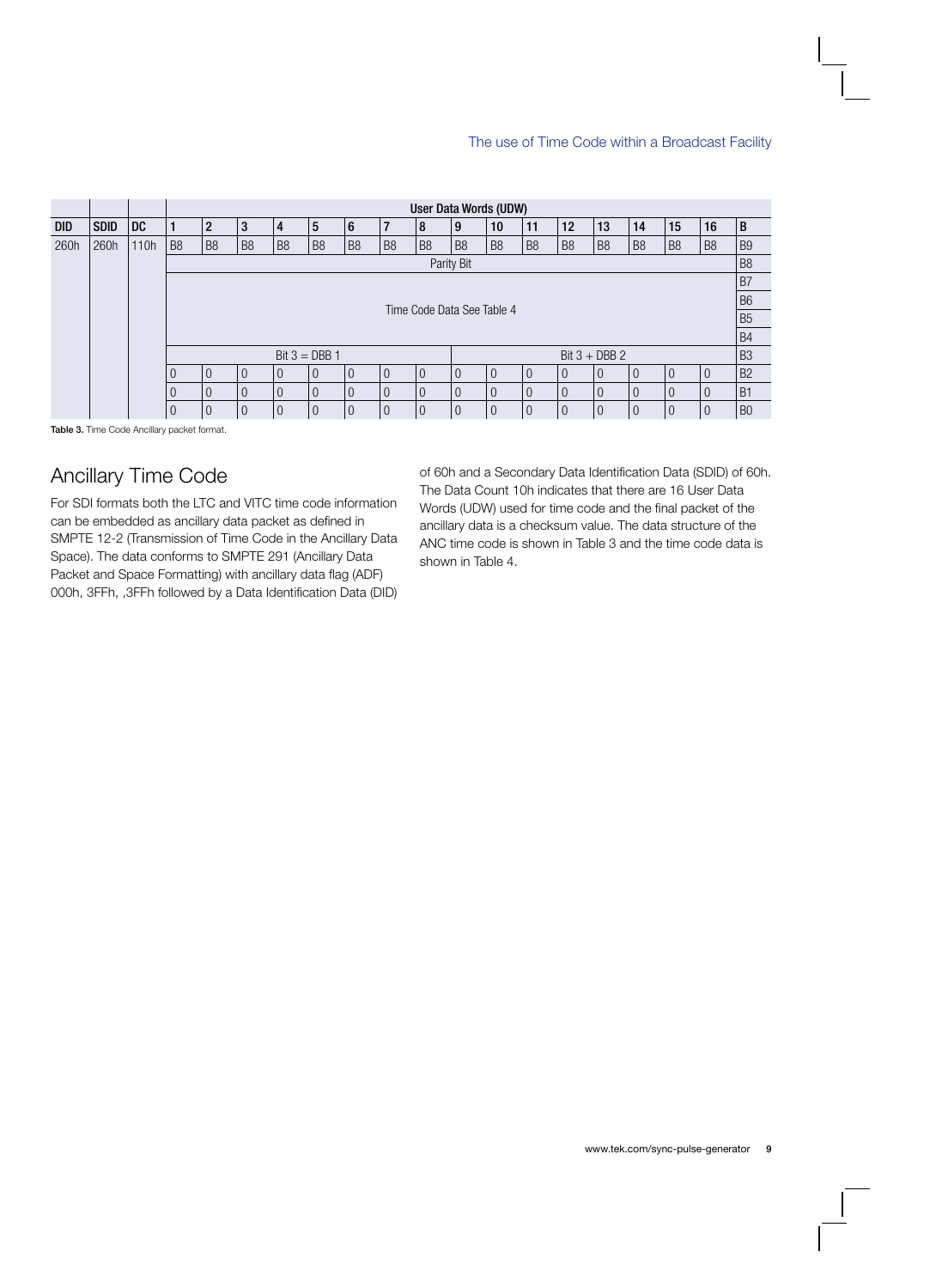| <b>ANC Time Code</b> |                |                        | <b>ANC Time Code</b> |                 |                           |  |  |
|----------------------|----------------|------------------------|----------------------|-----------------|---------------------------|--|--|
| <b>UDW</b>           | <b>BIT</b>     | <b>Time Code Value</b> | <b>UDW</b>           | <b>BIT</b>      | <b>Time Code Value</b>    |  |  |
| $\mathbf{1}$         | $\overline{4}$ | Frame 1                | $\overline{9}$       | $\overline{4}$  | Unit Minute 1             |  |  |
|                      | 5              | Frame 2                |                      | 5               | Unit Minute 2             |  |  |
|                      | 6              | Frame 4                |                      | $\,6$           | Unit Minute 4             |  |  |
|                      | $\overline{7}$ | Frame 8                |                      | $\overline{7}$  | Unit Minute 8             |  |  |
| $\overline{c}$       | $\overline{4}$ | Binary Group 1 LSB     | 10                   | $\overline{4}$  | Binary Group 5 LSB        |  |  |
|                      | 5              | Binary Group 1         |                      | 5               | <b>Binary Group 5</b>     |  |  |
|                      | 6              | <b>Binary Group 1</b>  |                      | $6\,$           | Binary Group 5            |  |  |
|                      | $\overline{7}$ | Binary Group 1 MSB     |                      | $\overline{7}$  | Binary Group 5 MSB        |  |  |
| $\mathbf{3}$         | $\overline{4}$ | Frame 10               | 11                   | $\overline{4}$  | Unit Minute 10            |  |  |
|                      | 5              | Frame 20               |                      | $\overline{5}$  | Unit Minute 20            |  |  |
|                      | 6              | Flag                   |                      | $6\phantom{.}6$ | Unit Minute 40            |  |  |
|                      | $\overline{7}$ | Flag                   |                      | $\overline{7}$  | Flag                      |  |  |
| $\overline{4}$       | $\overline{4}$ | Binary Group 2 LSB     | 12                   | $\overline{4}$  | Binary Group 6 LSB        |  |  |
|                      | 5              | <b>Binary Group 2</b>  |                      | $\mathbf 5$     | Binary Group 6            |  |  |
|                      | 6              | <b>Binary Group 2</b>  |                      | $6\phantom{a}$  | Binary Group 6            |  |  |
|                      | $\overline{7}$ | Binary Group 2 MSB     |                      | $\overline{7}$  | Binary Group 6 MSB        |  |  |
| 5                    | $\overline{4}$ | Unit Second 1          | 13                   | $\overline{4}$  | Hour 1                    |  |  |
|                      | 5              | Unit Second 2          |                      | 5               | Hour <sub>2</sub>         |  |  |
|                      | 6              | Unit Second 4          |                      | $6\,$           | Hour 4                    |  |  |
|                      | $\overline{7}$ | Unit Second 8          |                      | $\overline{7}$  | Hour <sub>8</sub>         |  |  |
| $6\,$                | $\overline{4}$ | Binary Group 3 LSB     | 14                   | $\overline{4}$  | Binary Group 7 LSB        |  |  |
|                      | 5              | <b>Binary Group 3</b>  |                      | 5               | <b>Binary Group 7</b>     |  |  |
|                      | 6              | <b>Binary Group 3</b>  |                      | 6               | <b>Binary Group 7</b>     |  |  |
|                      | $\overline{7}$ | Binary Group 3 MSB     |                      | $\overline{7}$  | Binary Group 7 MSB        |  |  |
| $\overline{7}$       | 4              | Unit Second 10         | 15                   | $\overline{4}$  | Hour 10                   |  |  |
|                      | 5              | Unit Second 20         |                      | $\overline{5}$  | Hour 20                   |  |  |
|                      | 6              | Unit Second 40         |                      | $6\,$           | Flag                      |  |  |
|                      | $\overline{7}$ | Flag                   |                      | $\overline{7}$  | Flag                      |  |  |
| 8                    | $\overline{4}$ | Binary Group 4 LSB     | 16                   | 4               | <b>Binary Group 8 LSB</b> |  |  |
|                      | 5              | Binary Group 4         |                      | $\overline{5}$  | <b>Binary Group 8</b>     |  |  |
|                      | 6              | <b>Binary Group 4</b>  |                      | $6\,$           | <b>Binary Group 8</b>     |  |  |
|                      | $\overline{7}$ | Binary Group 4 MSB     |                      | $\overline{7}$  | Binary Group 8 MSB        |  |  |

Table 4. Time Code Data Mapped into ANC Data space.

 $\begin{array}{c} \hline \end{array}$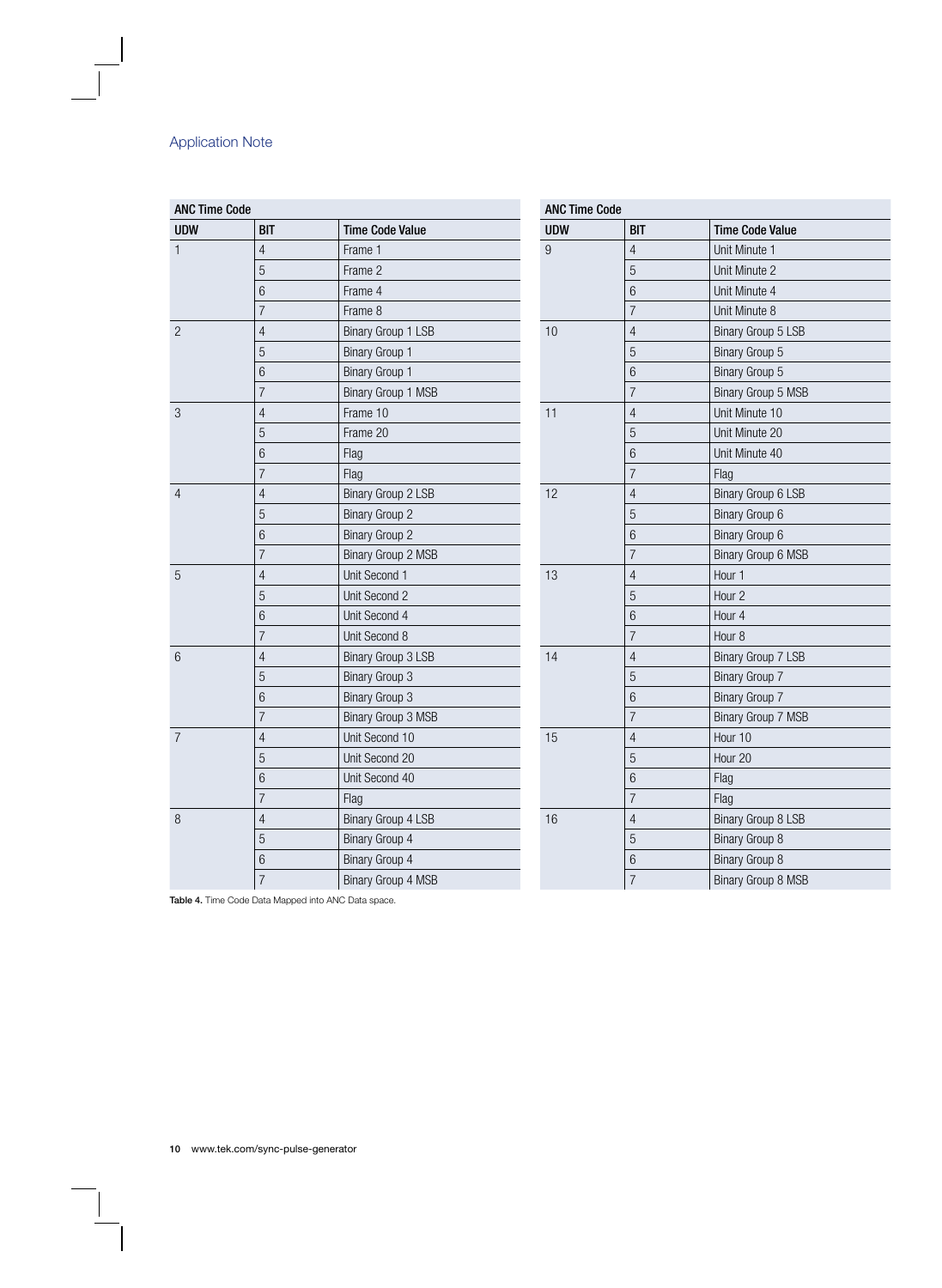|                                                                                         |                                |                                                        |                              |                                                           | <b>ANC Data Inspector</b> |
|-----------------------------------------------------------------------------------------|--------------------------------|--------------------------------------------------------|------------------------------|-----------------------------------------------------------|---------------------------|
| <b>Name</b>                                                                             | <b>DID/SDID</b>                | <b>Presence</b>                                        | <b>a</b> Status              | Location                                                  |                           |
| S299-1 Ctrl Grp 1                                                                       | $E3/-$                         | Present                                                | OK                           | Field F1 / Line 9                                         |                           |
| S299-1 Ctrl Grp 2                                                                       | $E2/-$                         | Present                                                | OK                           | Field F1 / Line 9                                         |                           |
| S299-1 Ctrl Grp 3                                                                       | E1/m                           | <b>Present</b>                                         | OK                           | Field F1 / Line 9                                         |                           |
| S299-1 Ctrl Grp 4                                                                       | $E0/-$                         | Present                                                | OK                           | Field F1 / Line 9                                         |                           |
| <b>SMPTE 12-2</b>                                                                       | 60/60                          | Prosont                                                |                              | Field F1 / Line 10                                        |                           |
| S299-1 Aud Grp 2                                                                        | <b>E6/--</b>                   | Present                                                | <b>OK</b>                    | Field F2 / Line 449                                       |                           |
| S299-1 Aud Grp 3                                                                        | $E5/-$                         | Present                                                | <b>OK</b>                    | Field F2 / Line 449                                       |                           |
| S299-1 Aud Grp 4                                                                        | $E4/-$                         | Present                                                | OK                           | Field F2 / Line 449                                       |                           |
| S299-1 Aud Grp 1                                                                        | $E7/-$                         | <b>Present</b>                                         | OK                           | Field F <sub>2</sub> / Line 450                           |                           |
| <b>Detail</b>                                                                           | <b>View Mode: Watch List</b>   |                                                        |                              | Time Elapsed Since Last Reset: 0 d, 00:00:22              |                           |
| Format: SMPTE 12-2M ATC<br>DID: 60 (260)<br>SDID: 60 (260)<br>Exp/Act Chksum: 2a0 / 2a0 | Type: 2<br>DC: 16(110)         | Field: 1<br>Link:<br>$\ddot{\phantom{0}}$<br>Error: OK | <b>Line: 10</b><br>Stream: Y | Presence:<br>Sample: -                                    | Present                   |
| 000<br>290<br>200<br>016<br>032                                                         | 120<br>250<br>200              | 200<br>200<br>110                                      | 260<br>200                   | 250<br>200<br>200<br>200                                  | ×<br>200<br>110           |
| 1080i 59.94<br>SDI Input 1A<br><b>Ref: Internal</b>                                     | æ<br><b>Crapst Gamut Error</b> | <b>Tektronix</b>                                       | Ane LTC:                     | ID: WFM8300_TEK<br>Embd: PPPP PPPP PPPP PPPP<br>105613:05 | 30 fps DF                 |

Figure 3. ANC Data Display with SMPTE 12-2 Time Code present.

The Tektronix WFM8300 waveform monitor can display the ancillary data of SMPTE 12-2 timecode information if present within the signal. Figure 3 shows the ANC Data Inspector display of the extracted timecode user data words and the decoded timecode information is show in the status bar of the display.

## Drop Frame

The timecode value is represented in Hours, Minutes, Seconds and Frames (HH:MM:SS:FF) each of the values is a whole integer number and in even rate video system such as 60, 50, 30, 25, 24 there are a whole number of frames within each time interval. In the case of NTSC the frame rate is 30/1.001 (29.97) and this slight difference between the integer time

code value and the non-integer NTSC frame rate will cause a divergence from "real time". In one hour there are 108,000 frames and for NTSC at 29.97 there are about 107,892.11 frames. Therefore there is a difference of approximately 108 frames between 29.97 and 30 frames. The Drop Frame (DF) algorithm is designed to minimize this difference by skipping frames. The first two frames (00 & 01) shall be skipped from the start of each minute except at 00, 10, 20, 30, 40 and 50 minutes. Therefore using this algorithm a total of 110 frames shall be skipped using drop frame compensation and reducing the difference in time to approximately 3.6ms. In a 24-hour period the divergence in time will be minimized to 86ms instead of 86 seconds in no drop frame compensation was applied. To further minimize this difference jam sync can be applied that will skip an additional two frames. Other non-even frame such as 59.94, 29.97, 23.98 can also use Drop Frame to compensate for the timing difference between the integer values and the 1/1.001 frame rate. The waveform monitor and sync generator will show "DF" when the drop frame algorithm is applied to the timecode values.

# Conclusion

The various formats of timecode are used within a wide variety of equipment within a broadcast or post production facility. Therefore it is important to understand the data structures of the various formats to ensure data integrity throughout the facility. The GPS signal provides an accurate method of obtaining timing information and the GPS option of the Tektronix SPG8000 provides a variety of different timecode formats and timecode offsets to suit the demanding needs of today's facility.